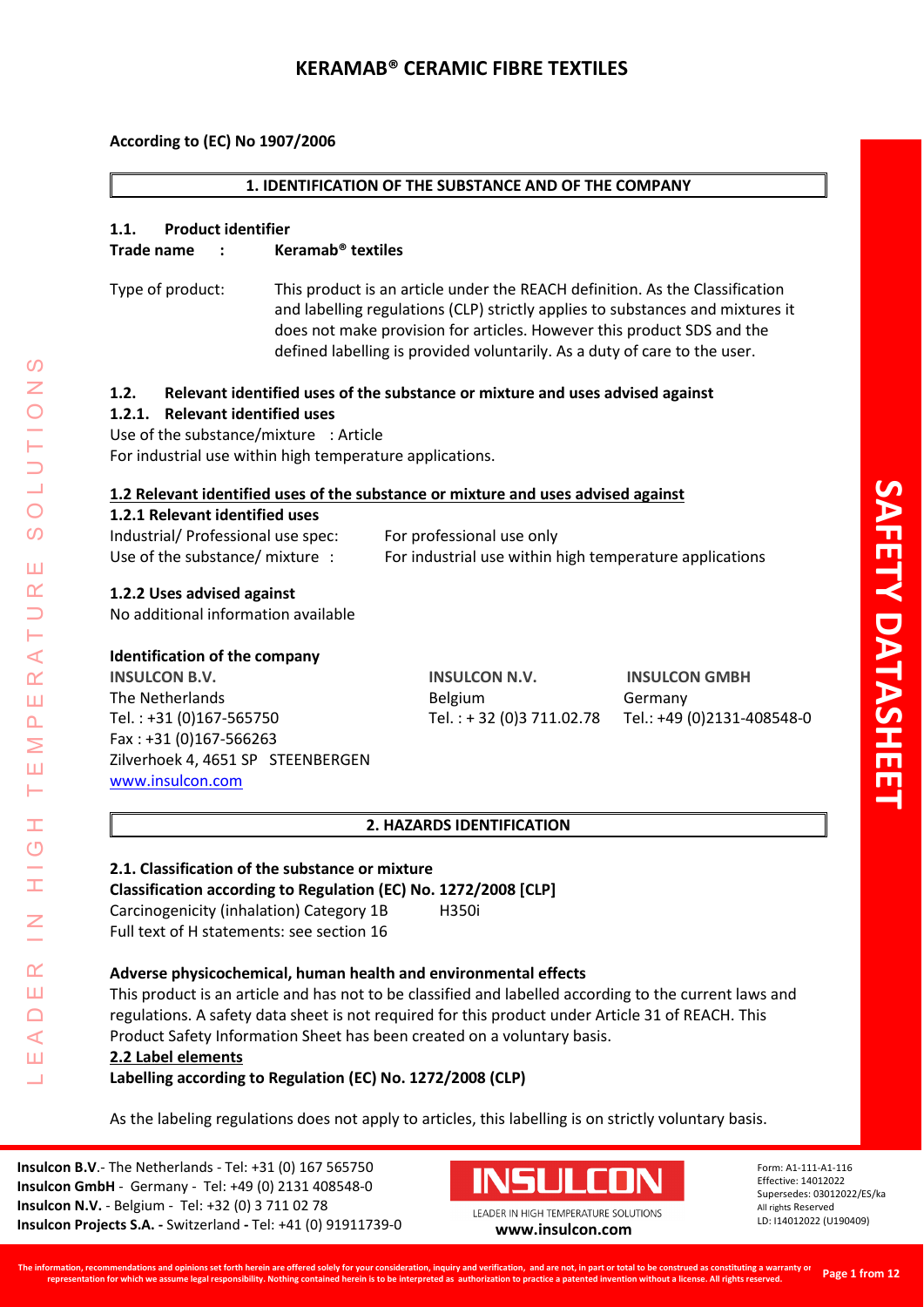

**Others**  GHS08 Signal word (CLP) : Danger Hazardous ingredients : Aluminosilicate refractory ceramic fibres Hazard statements (CLP) : H350i - May cause cancer by inhalation. Precautionary statements (CLP): P201 - Obtain special instructions before use. P280 - Wear Respiratory protection. P261 - Avoid breathing dust.

# **Extra phrases:**

# **Restricted to professional users.**

This product is an article and has not to be classified and labelled according to the current laws and regulations.A safety data sheet is not required for this product under Article 31 of REACH. This Product Safety Information Sheet has been created on a voluntary basis.

Voluntary labelling will be added to product to advise as to safe handling and use. Voluntary labelling will be added in line with the regulatory label detailed below.

# **2.3. Other hazards**

Other hazards not contributing to the classification:

May cause mechanical irritation to the skin, eyes and respiratory system. This substance/mixture does not meet the PBT criteria of REACH regulation, annex XIII

This substance/mixture does not meet the vPvB criteria of REACH regulation, annex XIII

# **3. COMPOSITION / INFORMATION ON INGREDIENTS**

# **3.1. Substances**

Not applicable

# **3.2. Mixtures**

Not applicable

## Comments: Article

Keramab® products contain Aluminiosilicate Refractory Ceramic Fibres (RCF/ASW, CAS 142844-00-6, Minimum 80%) and viscose (CAS 9004-34-6, maximum 20%). Viscose is organic and not classified as dangerous. None of the components are radioactive under the terms of European Directive Euratom 96/29.

# **4. FIRST AID MEASURES**

## **4.1. Description of first aid measures First-aid measures after inhalation:**

Fibrous dust may be liberated when handling in use. If irritation to nose and throat, move to fresh air.

**Insulcon B.V**.- The Netherlands - Tel: +31 (0) 167 565750 **Insulcon GmbH** - Germany - Tel: +49 (0) 2131 408548-0 **Insulcon N.V.** - Belgium - Tel: +32 (0) 3 711 02 78 **Insulcon Projects S.A. -** Switzerland **-** Tel: +41 (0) 91911739-0 **[www.insulcon.com](http://www.insulcon.com/)**



Form: A1-111-A1-116 Effective: 14012022 Supersedes: 03012022/ES/ka All rights Reserved LD: I14012022 (U190409)

 $\Omega$ LEADER IN HIGH TEMPERATURE SOLUTIONS  $\bigcirc$  $\Omega$ Ш  $\alpha$  $\prec$  $\alpha$ Ш  $\overline{\mathbf{r}}$ Σ Ш Н Ŧ  $\overline{O}$  $\alpha$ Ш  $\Box$  $\blacktriangleleft$ Ш  $\overline{\phantom{0}}$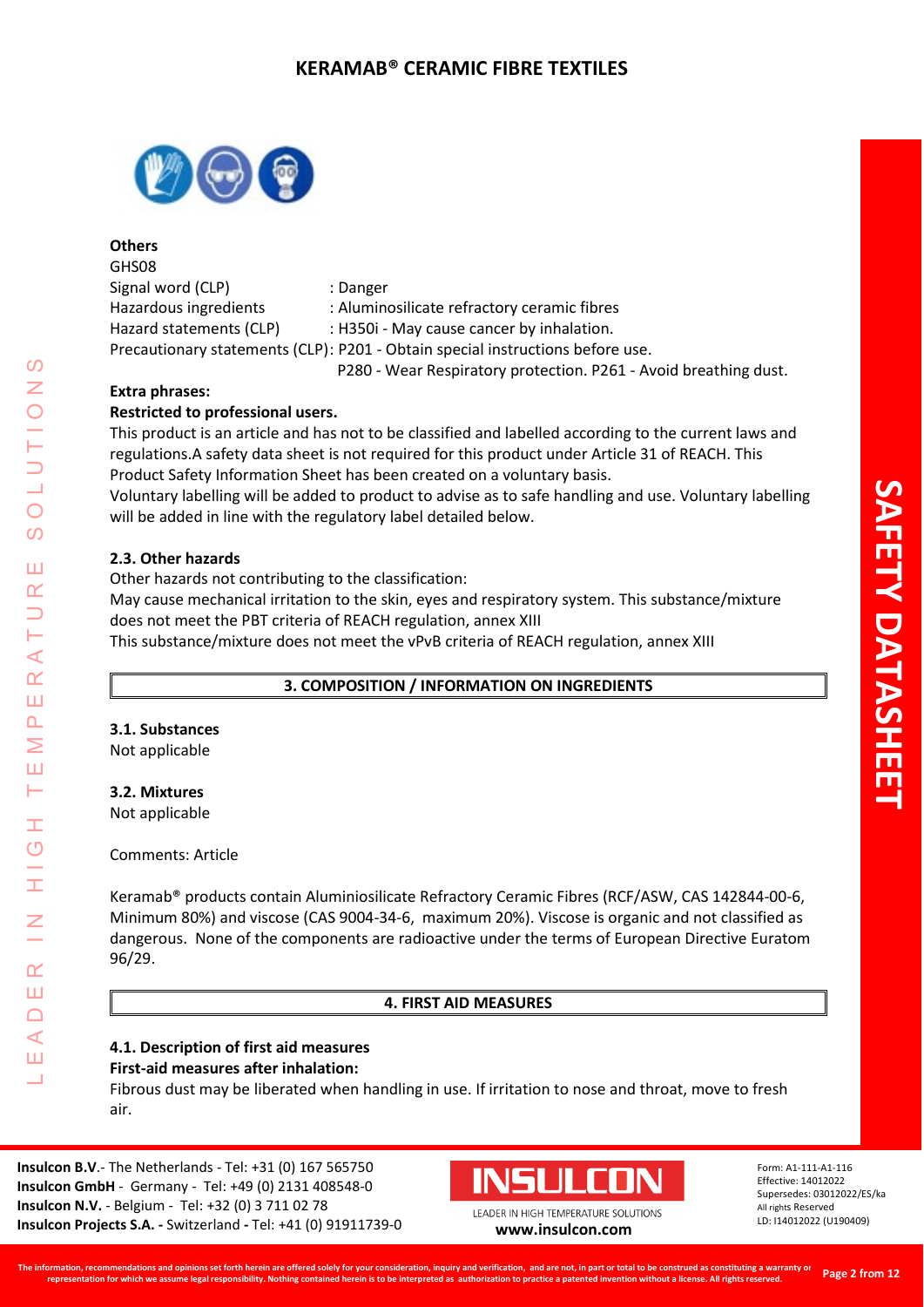## **First-aid measures after skin contact:**

Gently wash with plenty of soap and water. Get medical advice if skin irritation persists.

## **First-aid measures after eye contact:**

Rinse cautiously with water for several minutes. If eye irritation persists: Get medical advice/attention.

First-aid measures after ingestion: Ingestion unlikely. Drink plenty of water.

## **4.2. Most important symptoms and effects, both acute and delayed**

| Symptoms/effects after inhalation   | : mechanical irritation. |
|-------------------------------------|--------------------------|
| Symptoms/effects after skin contact | : mechanical irritation. |
| Symptoms/effects after eye contact  | : mechanical irritation. |

## **4.3. Indication of any immediate medical attention and special treatment needed** Treat symptomatically.

## **5. FIRE FIGHTING MEASURES**

## **5.1. Extinguishing media**

Suitable extinguishing media:

The product is not flammable. Use extinguishing media appropriate for surrounding fire. Foam. Dry powder. Carbon dioxide. Water spray.

Packaging and surrounding materials may be combustible. Keramab textile products can contain viscose (max. 20%). This organic fibre will burn out at a low temperature (approx. at 200°C). This can cause smoke, however will happen only once.

## **5.2. Special hazards arising from the substance or mixture**

Fire hazard: Non flammable.

## **5.3. Advice for firefighters**

Firefighting instructions: Prevent fire fighting water from entering the environment. Protection during firefighting: Do not enter fire area without proper protective equipment, including respiratory protection.

## **6. ACCIDENTAL RELEASE MEASURES**

# **6.1. Personal precautions, protective equipment and emergency procedures**

**6.1.1. For non-emergency personnel**

Protective equipment : Concerning personal protective equipment to use, see section 8. Emergency procedures : Prohibit unauthorized persons.

**Insulcon B.V**.- The Netherlands - Tel: +31 (0) 167 565750 **Insulcon GmbH** - Germany - Tel: +49 (0) 2131 408548-0 **Insulcon N.V.** - Belgium - Tel: +32 (0) 3 711 02 78 **Insulcon Projects S.A. -** Switzerland **-** Tel: +41 (0) 91911739-0 **[www.insulcon.com](http://www.insulcon.com/)**



Form: A1-111-A1-116 Effective: 14012022 Supersedes: 03012022/ES/ka All rights Reserved LD: I14012022 (U190409)

 $\mathcal{O}$ LEADER IN HIGH TEMPERATURE SOLUTIONS  $\bigcirc$  $\overline{O}$ Ш  $\alpha$  $\prec$  $\alpha$ Ш  $\overline{\mathbf{r}}$ Σ Ш Н Ŧ  $\overline{O}$  $\alpha$ Ш  $\Box$  $\blacktriangleleft$ Ш  $\overline{\phantom{0}}$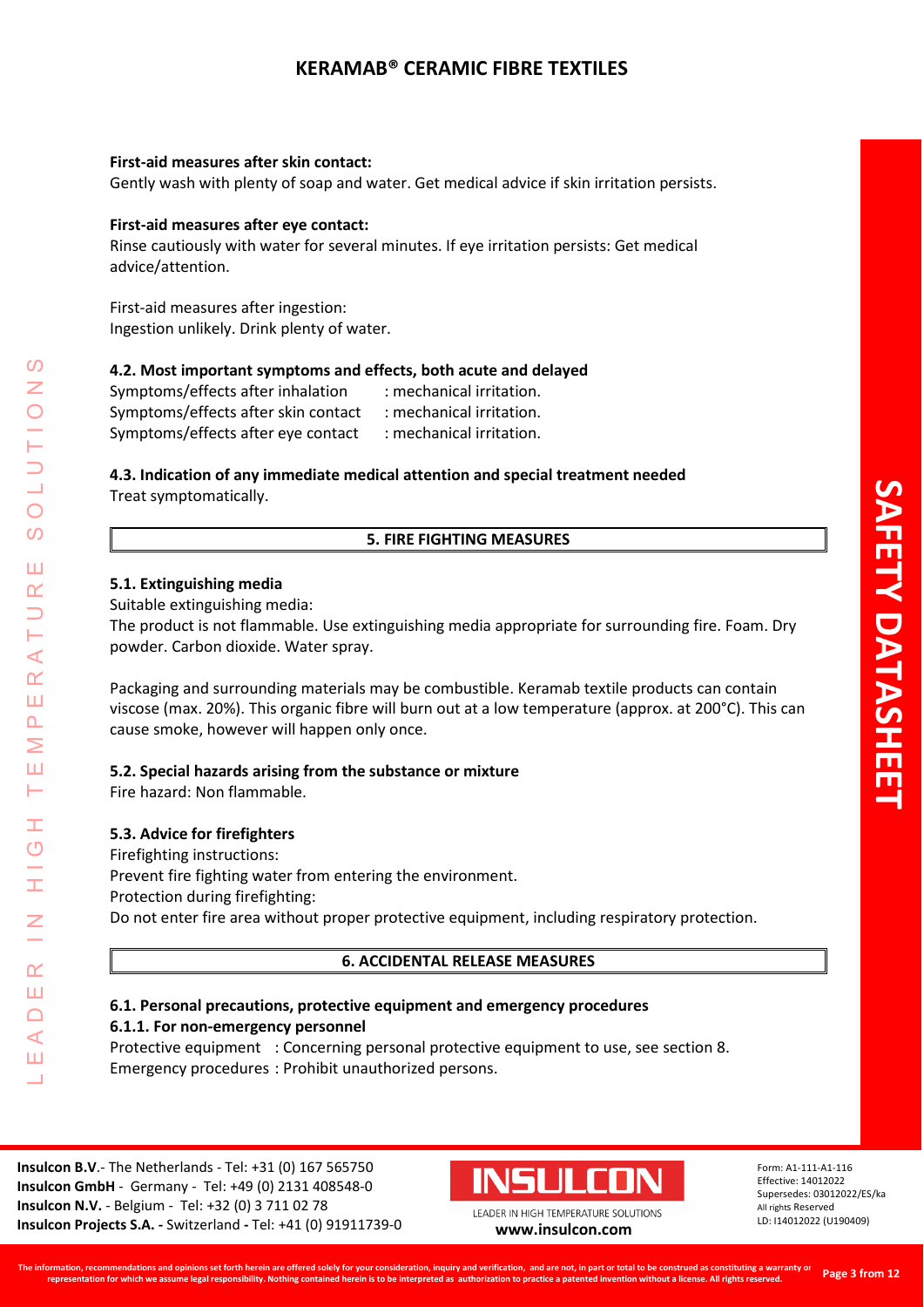### **6.1.2. For emergency responders**

Protective equipment : Ensure adequate ventilation. Concerning personal protective equipment to use, see section 8.

Emergency procedures : Manipulations are to be done only by qualified and authorised persons.

### **6.2. Environmental precautions**

Avoid release to the environment. Prevent entry to sewers and public waters. Avoid sub-soil penetration.

### **6.3. Methods and material for containment and cleaning up**

Methods for cleaning up : Mechanically recover the product. Minimise generation of dust. Dust can be vacuumed with a vacuum cleaner containing a HEPA (High Efficiency Particulate Air) filter.

### **6.4. Reference to other sections**

Information for safe handling. See section 7. Concerning personal protective equipment to use, see section 8. For further information refer to section 13.

## **7. HANDLING AND STORAGE**

### **7.1. Precautions for safe handling**

Precautions for safe handling:

Obtain special instructions before use. Avoid contact with eyes. Do not eat, drink or smoke when using this product. Clean contaminated areas thoroughly. Use personal protective equipment as required. Ensure good ventilation of the work station.

### Hygiene measures:

LEADER IN HIGH TEMPERATURE SOLUTIONS

Ŧ ග

 $\alpha$ Ш  $\Box$  $\blacktriangleleft$ Ш  $\overline{\phantom{0}}$ 

 $\prec$  $\alpha$ Ш  $\overline{\mathbf{r}}$ Σ Ш ⊢

 $\boldsymbol{\omega}$ 

 $\bigcirc$  $\overline{O}$ 

Ш  $\alpha$ 

> Wash hands and other exposed areas with mild soap and water before eating, drinking or smoking and when leaving work.

## **7.2. Conditions for safe storage, including any incompatibilities**

### Storage conditions:

Product must only be kept in the original packaging. Store tightly closed in a dry and cool place.

## **7.3. Specific end use(s)**

For professional users only. See Heading 8. Exposure scenarios.

**8. RISK MANAGEMENT MEASURES / EXPOSURE CONTROL / PERSONAL PROTECTION**

### **8.1 Control parameters**

| United Kingdom | Remark (WEL)                                                                                                                                          | 1,0 f/ml (HSE EH40 Workplace |
|----------------|-------------------------------------------------------------------------------------------------------------------------------------------------------|------------------------------|
|                |                                                                                                                                                       | Exposure Limit)              |
| United Kingdom | Recommended monitoring procedures.                                                                                                                    |                              |
|                | The UK follow MDHS 59 specific for MMVF: "Man-made mineral fibre - Airborne<br>number concentration by phase-contrast light microscopy" and MDHS 14/3 |                              |

**Insulcon B.V**.- The Netherlands - Tel: +31 (0) 167 565750 **Insulcon GmbH** - Germany - Tel: +49 (0) 2131 408548-0 **Insulcon N.V.** - Belgium - Tel: +32 (0) 3 711 02 78 **Insulcon Projects S.A. -** Switzerland **-** Tel: +41 (0) 91911739-0 **[www.insulcon.com](http://www.insulcon.com/)**

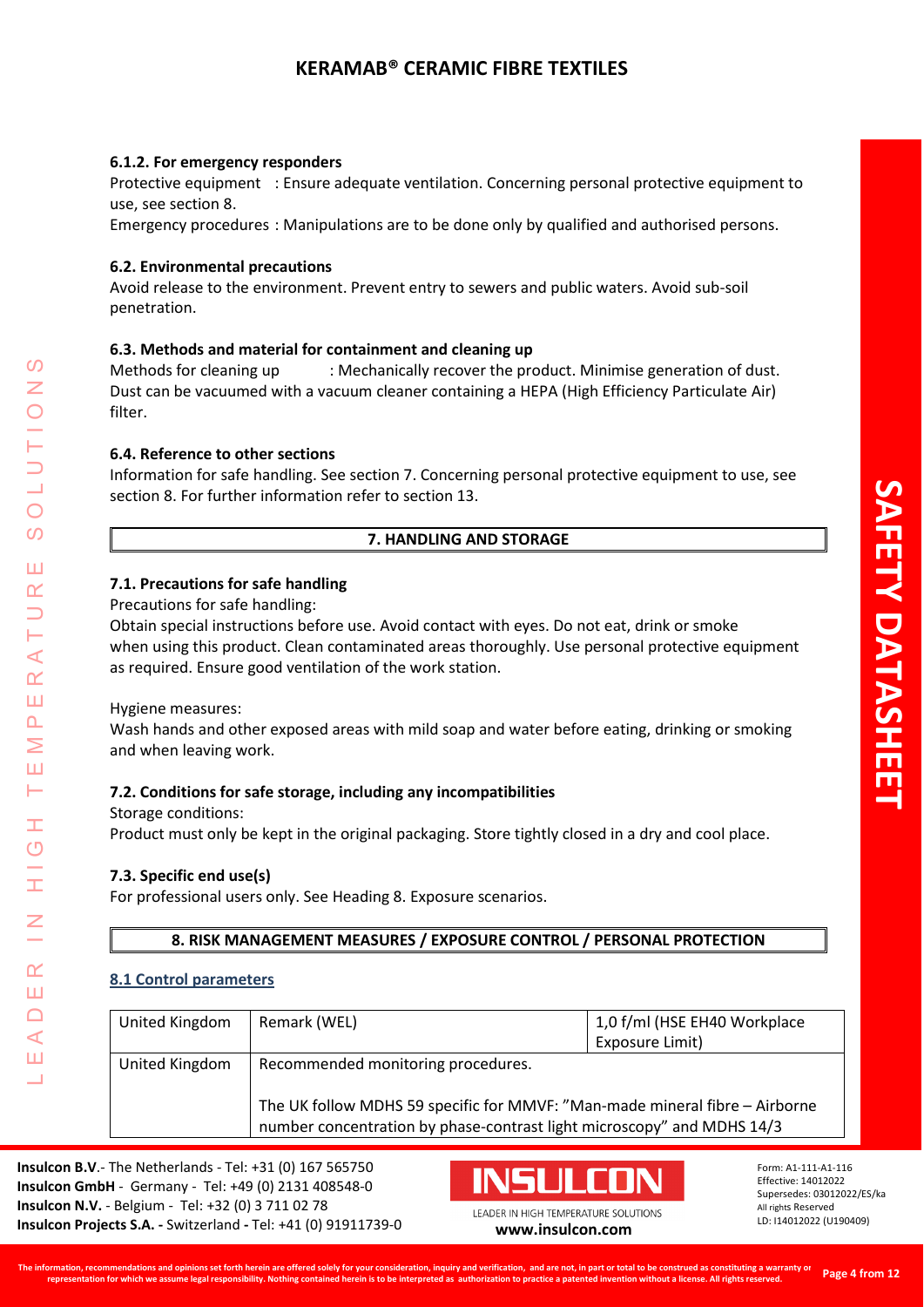| "General methods for sampling and gravimetric analysis of respirable and<br>inhalable dust."                                          |
|---------------------------------------------------------------------------------------------------------------------------------------|
| WHO-EURO method: Determination of airborne fibre number concentrations; A<br>recommended method, by phase-contrast optical microscop. |

| DNE/DMEL (additional information)    |             |
|--------------------------------------|-------------|
| Long term - local effect, inhalation | $2.17$ f/ml |

# Additional information

The DNEL cited in the long term exposure section above is based on the incidence of lung tumours (non-significant at all treatment levels) in a multi-dose rat study reported by Mast et al (Inhalation Toxicology, 1995, 7 (4), 469-502) which demonstrates a NOAEL of 162 f/ml and leads to the calculated endpoint specific DNEL of 2.17 f/ml.

SCOEL have recommended an OEL for RCF of 0.3 f/ml based on measured lung function in exposed workers. Assuming 45 years exposure, the average cumulative exposures of 147.9 (all workers in the high exposure group) and 184.8 fmo/ml (workers 60+ years of age in the high exposure group) – equivalent fibre concentrations of 0.27 and 0.34 f/ml respectively – were considered as no observed adverse effect levels for lung function and SCOEL therefore proposed an OEL of 0.3 f/ml. This in considerably lower than the calculated DNEL value.

# **8.2 Exposure Controls**

Hand protection: Leather protective gloves

Eye protection: Safety glasses with side shields Skin and body protection: Impervious clothing. Do not take working clothes home. Respiratory protection: If dust is formed: Wear appropriate mask. (FFP3)



LEADER IN HIGH TEMPERATURE SOLUTIONS

Ŧ  $\overline{O}$ 

 $\alpha$ Ш  $\Box$  $\blacktriangleleft$ Ш

 $\prec$  $\alpha$ Ш  $\Delta$ Σ Ш Н

 $\mathcal{O}$ 

 $\bigcirc$  $\overline{O}$ 

Ш  $\alpha$ 

# **Other information:**

Do not eat, drink or smoke during use; Do not take working clothes home; Spearate working clothes from town clothes. Launder seprately. Uses and Ris Management Measures (RMM)

# Intended Use

Secondary use – Conversion into wet and dry mixtures and articles. Process would include: Mixing forming operations, handling of RCF/ASW products, assembly of RCF/ASW containing products, machine and hand finishing of RCF/ASW products. Reference ES 2\* RMM - Hierarchy of Controls

- Where it is practical to do so, automatically feed RCF/ASW in to the process
- Where practical to do so, segregate dry and wet processing
- Enclose the process where practically possible.
- Where practical to do so, segregate machine areas and restrict access to operators involved in the process.
- Enclose Machines as far as practically possible.
- Install LEV where possible, when machine finishing, handling, compressing and hand cutting to remove dust at source

**Insulcon B.V**.- The Netherlands - Tel: +31 (0) 167 565750 **Insulcon GmbH** - Germany - Tel: +49 (0) 2131 408548-0 **Insulcon N.V.** - Belgium - Tel: +32 (0) 3 711 02 78 **Insulcon Projects S.A. -** Switzerland **-** Tel: +41 (0) 91911739-0 **[www.insulcon.com](http://www.insulcon.com/)**

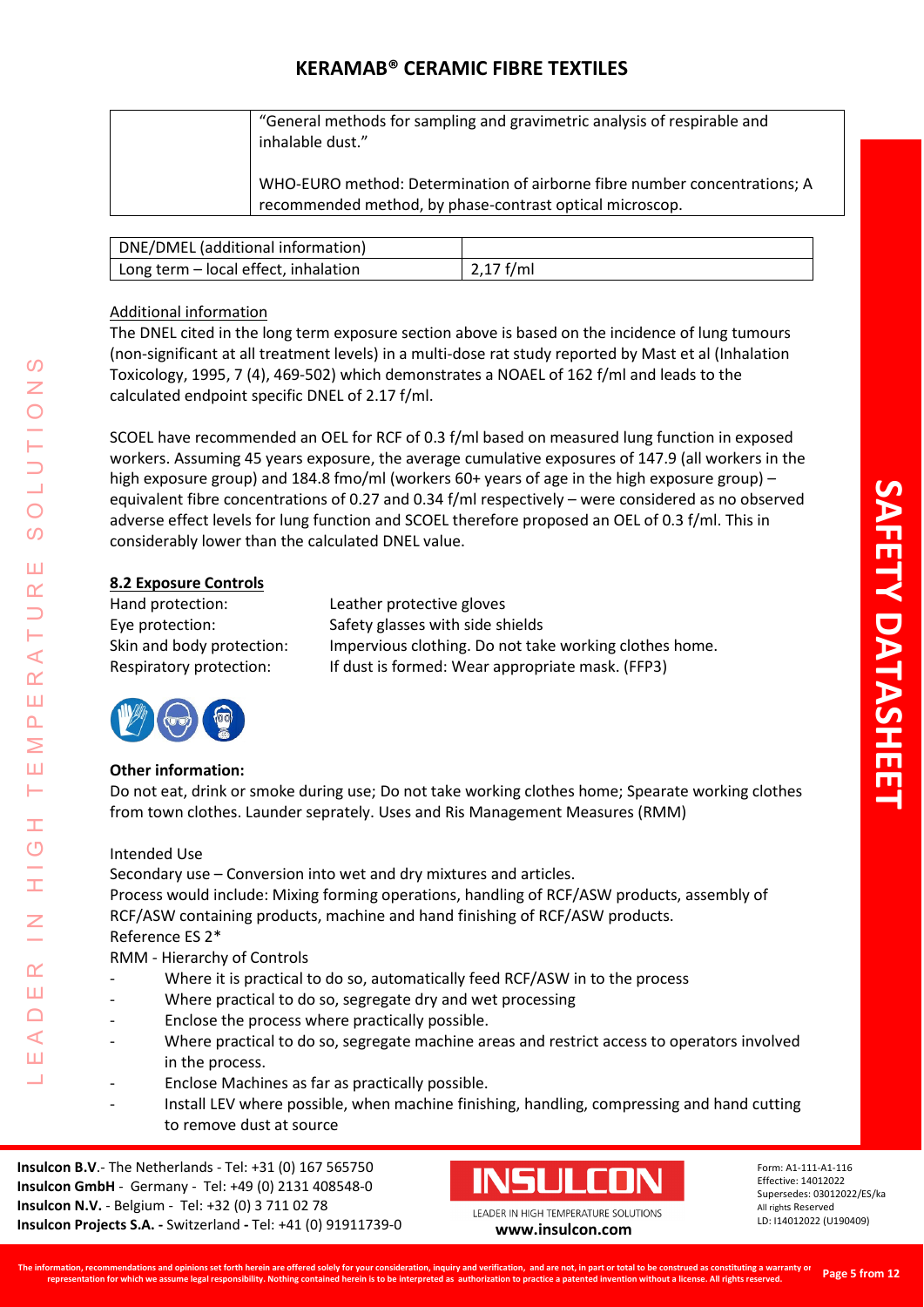- Employ experienced personnel trained in the correct use of fibrous products
- PPE and RPE used for all dusty tasks
- Provide vacuum cleaner connection point to central system where practical or use a portable HEPA vacuum
- Regular clean up using a wet scrubbing unit where practically possible and in general a HEPA vacuum should be used.
- Dry brushing and use of compressed air should be prohibited
- Waste materials to be contained at source, labelled and stored separately for disposal or recycling.

## Intended use

Tertiary use - maintenance and service life (Industrial or professional use)

Process: Small scale repairs involving removal and installation of RCF/ASW products. Use of the product in an enclosed system, where there is occasional control access or no access. Reference ES 3\*

RMM - Hierarchy of Controls

- Use pre-cut, pre-sized pieces where practically possible.
- Allow access only to trained (authorised) operators
- Where practically possible, perform all hand cutting in a segregated area, on a down draft bench.
- Clean up work area regularly during the shift using a HEPA equipped vacuum cleaner.
- Prohibit use of dry brushing and compressed air cleaning.
- Bag and seal waste immediately at source.
- Use PPE and RPE appropriate to task.
- Employ good hygiene practices.

## Intended use

Tertiary use- installation and removal (industrial or professional).

Large scale removal and installation of RCF/ASW from Industrial processes. Large scale removal and installation by professionals.

Reference ES 4\*

RMM - Hierarchy of Controls

- Where practically possible enclose or segregate the work area.
- Allow only authorised personnel.
- Pre-wet insulation prior to removal where practically possible.
- Where practically possible use a water lance for removal or vacuum-truck.
- Use down draft bench for hand cutting products.
- Cover pre-cut section during transport and storage to prevent secondary exposure.
- Where practically possible provide multiple vacuum hoses for convenient cleanup of spillage or use portable HEPA filtered vacuums.
- Bag waste materials immediately at source
- Prohibit use of dry brushing and or compressed air cleaning.
- Experienced personnel only
- Use appropriate PPE and RPE appropriate to expected concentrations.

**Insulcon B.V**.- The Netherlands - Tel: +31 (0) 167 565750 **Insulcon GmbH** - Germany - Tel: +49 (0) 2131 408548-0 **Insulcon N.V.** - Belgium - Tel: +32 (0) 3 711 02 78 **Insulcon Projects S.A. -** Switzerland **-** Tel: +41 (0) 91911739-0 **[www.insulcon.com](http://www.insulcon.com/)**

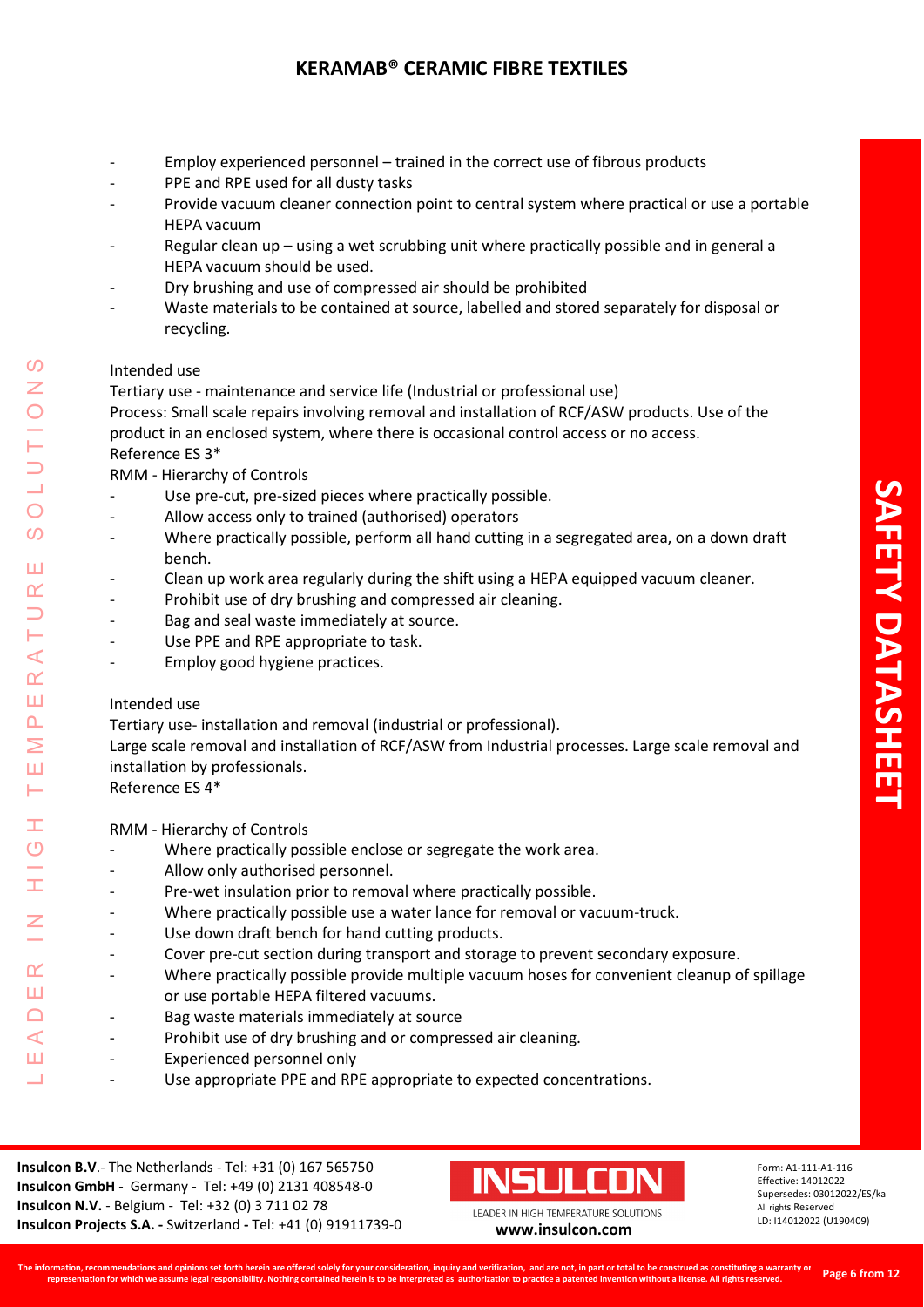### **9. PHYSICAL AND CHEMICAL PROPERTIES**

## **9.1 Information on basic physical and chemical properties**

| <u>s.i illiofination on basic physical and chemical properties</u> |                     |
|--------------------------------------------------------------------|---------------------|
| Physical state                                                     | : White solid       |
| Odour                                                              | : Odourless         |
| Colour                                                             | : White, beige      |
| Odour threshold                                                    | : No data available |
| pH                                                                 | : No data available |
| Relative evaporation rate                                          |                     |
| $(butylaceate = 1)$                                                | : No data available |
| Melting point                                                      | : > 1650°C fibres   |
| Freezing point                                                     | : No data available |
| <b>Boiling point</b>                                               | : No data available |
| Flash point                                                        | : Not applicable    |
| Auto-ignition temperature                                          | : No data available |
| Decomposition temperature                                          | : No data available |
| Flammability (solid, gas)                                          | : No data available |
| Vapour pressure                                                    | : No data available |
| Relative vapour density at 20°C                                    | : No data available |
| Relative density                                                   | : No data available |
| Solubility                                                         | : Water: $<$ 1 mg/l |
| Log Pow                                                            | : No data available |
| Viscosity, kinematic                                               | : Not applicable    |
| Viscosity, dynamic                                                 | : Not applicable    |
| <b>Explosive properties</b>                                        | : No data available |
| Oxidising properties                                               | : No data available |
| <b>Explosive limits</b>                                            | : No data available |

## **Other information**

Other properties: Length weighted geometric mean diameter of fibres contained in the product:  $1.4 - 3 \mu m$ .

# **10. STABILITY AND REACTIVITY**

# **10.1 Reactivity**

Stable under normal conditions of use.

## **10.2 Chemical stability**

The product is stable at normal handling and storage conditions.

## **10.3 Possibility of hazardous reactions**

No dangerous reactions known.

## **10.4 Conditions to avoid**

No additional information available.

**Insulcon B.V**.- The Netherlands - Tel: +31 (0) 167 565750 **Insulcon GmbH** - Germany - Tel: +49 (0) 2131 408548-0 **Insulcon N.V.** - Belgium - Tel: +32 (0) 3 711 02 78 **Insulcon Projects S.A. -** Switzerland **-** Tel: +41 (0) 91911739-0 **[www.insulcon.com](http://www.insulcon.com/)**



Form: A1-111-A1-116 Effective: 14012022 Supersedes: 03012022/ES/ka All rights Reserved LD: I14012022 (U190409)

 $\mathcal{O}$ LEADER IN HIGH TEMPERATURE SOLUTIONS  $\bar{z}$  $\bigcirc$  $\overline{O}$ Ш  $\alpha$  $\overline{\phantom{0}}$ H  $\prec$  $\alpha$ Ш  $\overline{\mathbf{r}}$ Σ Ш  $\vdash$ Ŧ  $\overline{O}$ Ŧ  $\overline{z}$  $\alpha$ Ш  $\Box$  $\triangleleft$ Ш  $\overline{\phantom{0}}$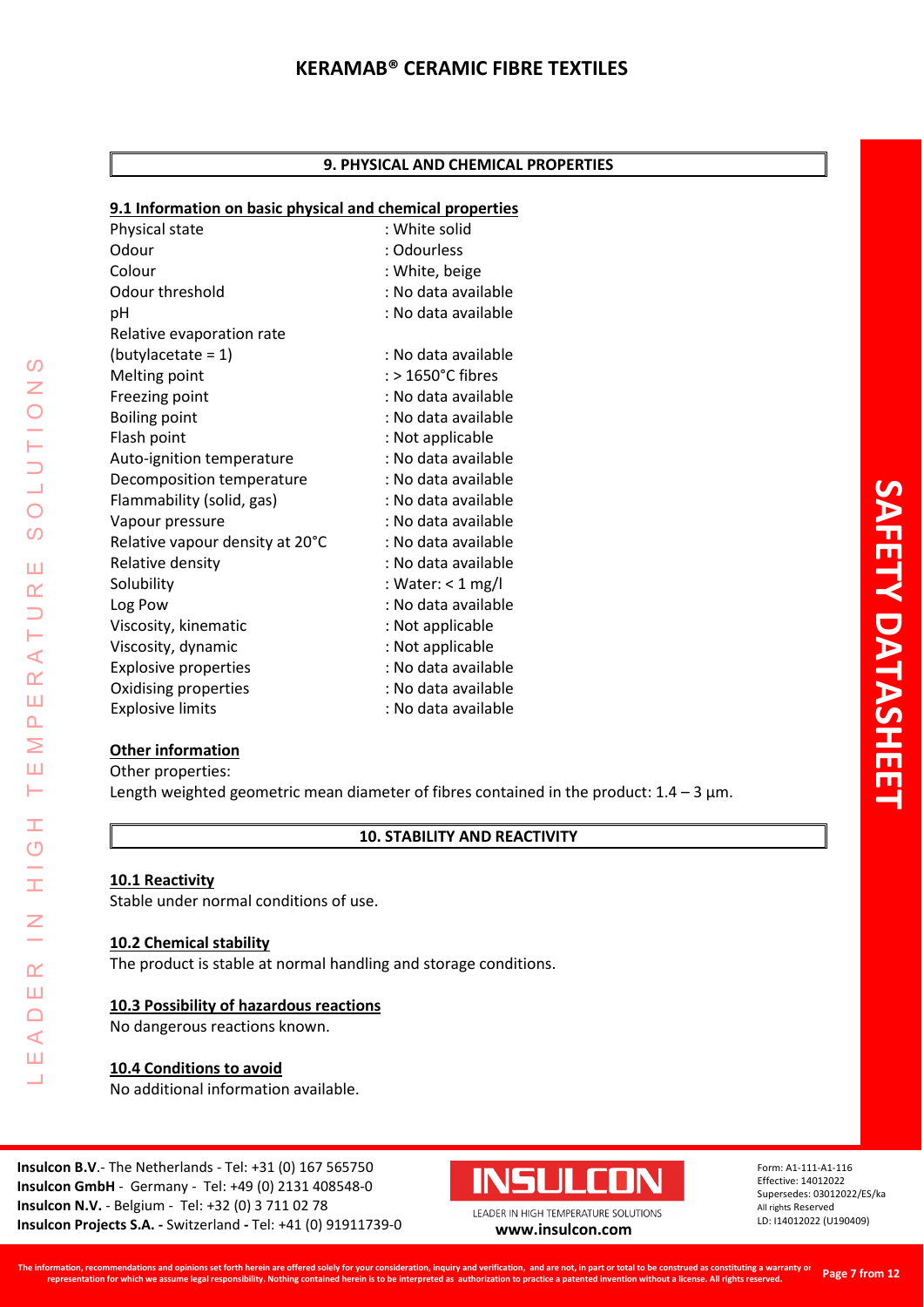## **10.5 Incompatible materials**

None

## **10.6 Hazardous decomposition products**

Under normal conditions of storage and use, hazardous decomposition products should not be produced. Do contain organics and on first heating can liberate VOCs.

## **11. TOXICOLOGICAL INFORMATION**

## **11.1. Information on toxicological effects**

### Acute toxicity (oral):

Not classified (Based on available data, the classification criteria are not met)

## **Acute toxicity (dermal):**

Not classified (Based on available data, the classification criteria are not met)

## **Acute toxicity (inhalation):**

Not classified (Based on available data, the classification criteria are not met)

### **Skin corrosion/irritation:**

Not classified (Based on available data, the classification criteria are not met) pH: Not applicable

### **Serious eye damage/irritation:**

Not classified (Based on available data, the classification criteria are not met) pH: Not applicable

### **Respiratory or skin sensitisation:**

Not classified (Based on available data, the classification criteria are not met)

### **Germ cell mutagenicity:**

Not classified (Based on available data, the classification criteria are not met)

## **Carcinogenicity:**

May cause cancer by inhalation. (Based on available data, the classification criteria are not met)

## **Additional information:**

### Fibres

LEADER IN HIGH TEMPERATURE SOLUTIONS

Ŧ  $\overline{O}$ 

 $\alpha$ Ш  $\Box$  $\blacktriangleleft$ Ш

 $\prec$  $\alpha$ Ш  $\overline{\mathbf{r}}$ Σ Ш ⊢

 $\Omega$ 

 $\bigcirc$  $\Omega$ 

Ш  $\alpha$ 

> May cause cancer by inhalation. Method: Nose only Inhalation. Multi-dose Species: Rat, Dose: 3 mg/m3, 9 mg/m3 and 16 mg/m3 for 24 months Results: Minimal to mild lung fibrosis at 9mg/m3 and 16 mg/m3. No evidence of RCF- related lung tumours at "any of these doses."

## **Method: Nose only Inhalation.**

Single dose Species: Rat, Dose: 30 mg/m3.

Results: This study was designed to test the chronic toxicity and carcinogenicity of RCF at extreme exposures. Tumour incidence (incl. mesothelioma) was raised at this dose level. The presence of overload conditions (only detected after the experiment was completed), whereby the delivered dose exceeded the clearance capability of the lung, makes meaningful conclusions in terms of hazard and risk assessment difficult.

**Insulcon B.V**.- The Netherlands - Tel: +31 (0) 167 565750 **Insulcon GmbH** - Germany - Tel: +49 (0) 2131 408548-0 **Insulcon N.V.** - Belgium - Tel: +32 (0) 3 711 02 78 **Insulcon Projects S.A. -** Switzerland **-** Tel: +41 (0) 91911739-0 **[www.insulcon.com](http://www.insulcon.com/)**

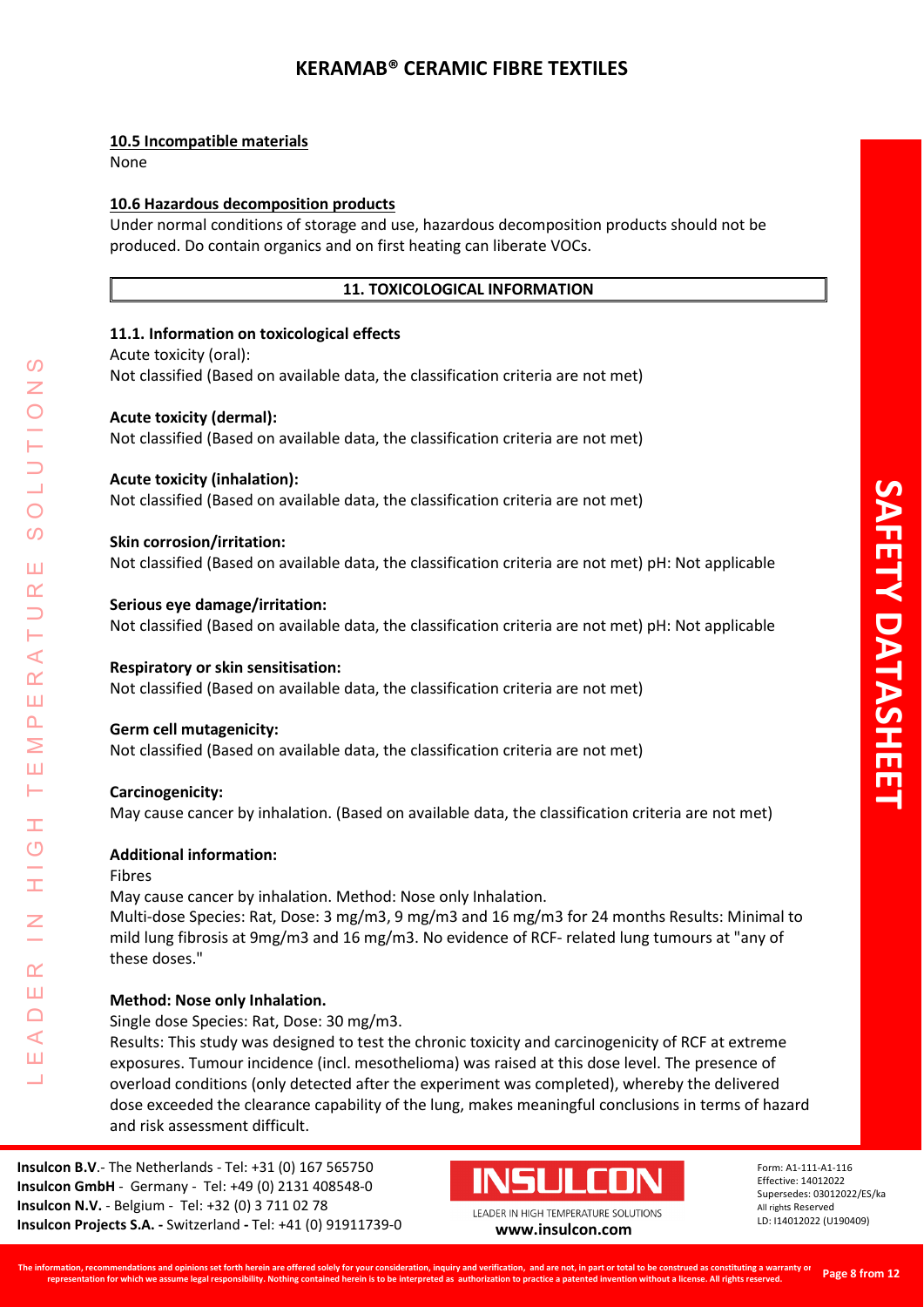### **Reproductive toxicity:**

Not classified (Based on available data, the classification criteria are not met)

### **STOT-single exposure:**

Not classified (Based on available data, the classification criteria are not met)

### **STOT-repeated exposure:**

Not classified (Based on available data, the classification criteria are not met)

### **Aspiration hazard:**

Not classified (Not relevant)

### **Other information:**

### Basic toxicokinetic

Exposure is predominantly by inhalation or ingestion. Man made vitreous fibres of a similar size to RCF/ASW have not been shown to migrate from the lung and/or gut and do not become located in other parts of the body When compared to many naturally occurring minerals, RCF/ASW has a low ability to persist and accumulate in the body (half-life of long fibres (> 20 μm) in 3 week rat inhalation test is approx. 60 days).

## Human toxicological data

In order to determine possible human health effects following RCF exposure, the University of Cincinnati has been conducting medical surveillance studies on RCF workers in the U.S. The Institute of Occupational Medicine (IOM) has conducted medical surveillance studies on RCF workers in European manufacturing facilities.

Pulmonary morbidity studies among production workers in Europe and USA have demonstrated an absence of interstitial fibrosis and no loss in lung function was observed in the longitudinal study with RCF exposure.

A statistically significant correlation between pleural plaques and cumulative RCF exposure was evidenced in the USA longitudinal study.

The USA mortality study did not show evidence of increased lung tumour development either in the lung parenchyma or in the pleura.

## **Irritant Properties**

LEADER IN HIGH TEMPERATURE SOLUTIONS

Ŧ  $\overline{O}$ 

 $\alpha$ Ш  $\Box$  $\blacktriangleleft$ Ш  $\overline{\phantom{0}}$ 

 $\blacktriangleleft$  $\underline{\alpha}$ Ш  $\Delta$ Σ Ш Н

 $\boldsymbol{\omega}$ 

 $\bigcirc$  $\Omega$ 

Ш  $\alpha$ 

> Negative results have been obtained in animal studies (EU method B 4) for skin irritation. Inhalation exposures using the nose only route produce simultaneous heavy exposures to the eyes, but no reports of excess eye irritation exist. Animals exposed by inhalation similarly show no evidence of respiratory tract irritation.

> Human data confirm that only mechanical irritation, resulting in itching, occurs in humans, Screening at manufacturers' plants in the UK has failed to show any human cases of skin conditions related to fibre exposure.

**Insulcon B.V**.- The Netherlands - Tel: +31 (0) 167 565750 **Insulcon GmbH** - Germany - Tel: +49 (0) 2131 408548-0 **Insulcon N.V.** - Belgium - Tel: +32 (0) 3 711 02 78 **Insulcon Projects S.A. -** Switzerland **-** Tel: +41 (0) 91911739-0 **[www.insulcon.com](http://www.insulcon.com/)**



LEADER IN HIGH TEMPERATURE SOLUTIONS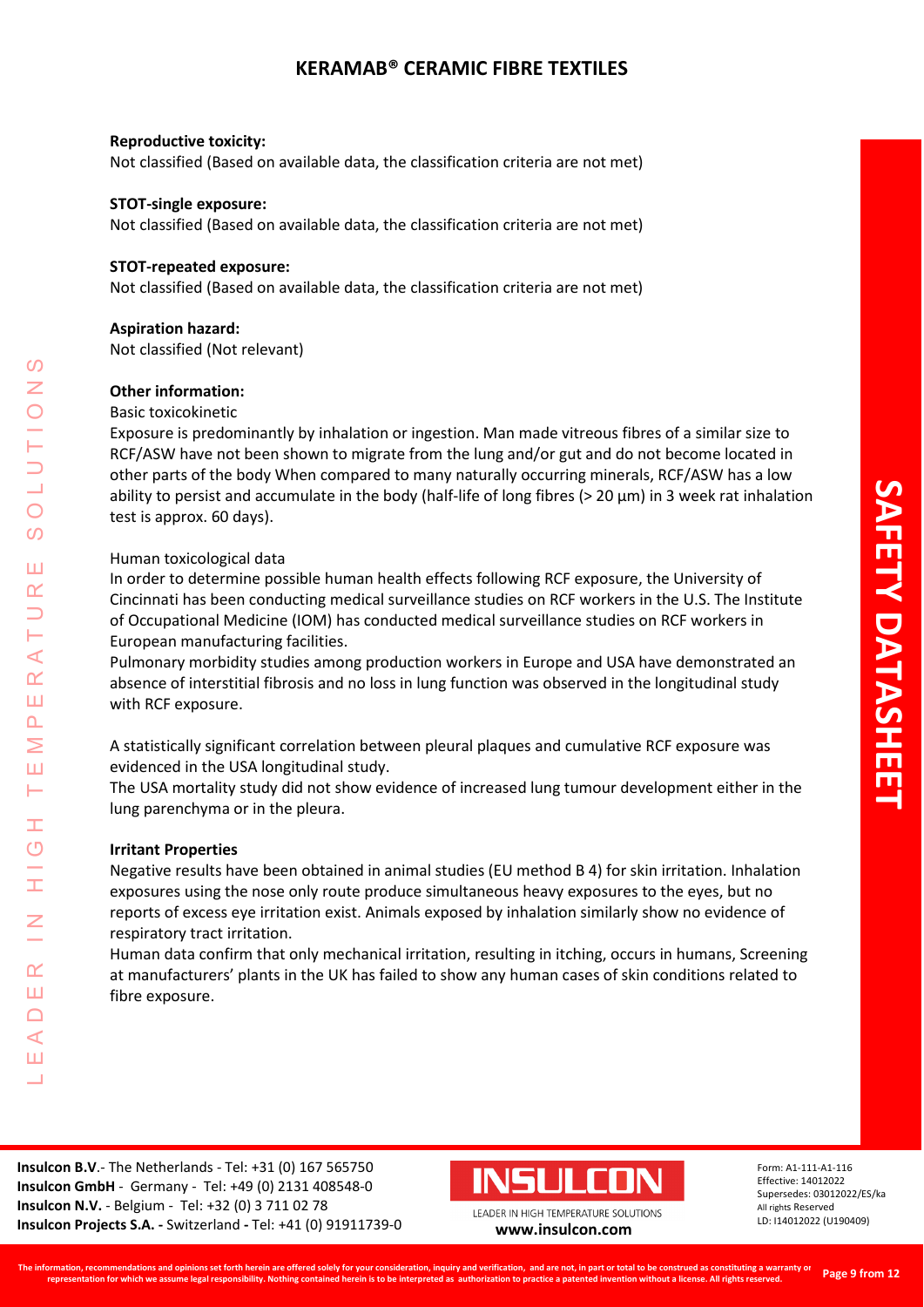# **12. ECOLOGICAL INFORMATION**

# **12.1. Toxicity**

## **Ecology - general:**

The product is not considered harmful to aquatic organisms nor to cause long-term adverse effects in the environment.

## **Acute aquatic toxicity:**

Not classified (Based on available data, the classification criteria are not met)

## **Chronic aquatic toxicity :**

Not classified (Based on available data, the classification criteria are not met)

## **12.2. Persistence and degradability**

Persistence and degradability: Not applicable.

## **12.3. Bioaccumulative potential**

Bioaccumulative potential: Not applicable.

## **12.4. Mobility in soil**

Ecology – soil: Not applicable.

## **12.5. Results of PBT and vPvB assessment**

This substance/mixture does not meet the PBT criteria of REACH regulation, annex XIII This substance/mixture does not meet the vPvB criteria of REACH regulation, annex XIII

# **12.6. Other adverse effects**

LEADER IN HIGH TEMPERATURE SOLUTIONS

Ŧ.  $\overline{O}$ 

 $\alpha$ Ш  $\Box$  $\blacktriangleleft$ Ш  $\overline{\phantom{0}}$ 

 $\prec$  $\alpha$ Ш  $\Delta$ Σ Ш Н

 $\Omega$ 

 $\bigcirc$  $\overline{O}$ 

Ш  $\alpha$ 

No additional information available

## **13. DISPOSAL CONSIDERATIONS**

## **13.1 Waste treatment methods**

Waste treatment methods:

Disposal must be done according to official regulations. European waste catalogue.

Sewage disposal recommendations: Do not allow into drains or water courses.

Product/Packaging disposal recommendations: Dispose in a safe manner in accordance with local/national regulations.

**Insulcon B.V**.- The Netherlands - Tel: +31 (0) 167 565750 **Insulcon GmbH** - Germany - Tel: +49 (0) 2131 408548-0 **Insulcon N.V.** - Belgium - Tel: +32 (0) 3 711 02 78 **Insulcon Projects S.A. -** Switzerland **-** Tel: +41 (0) 91911739-0 **[www.insulcon.com](http://www.insulcon.com/)**

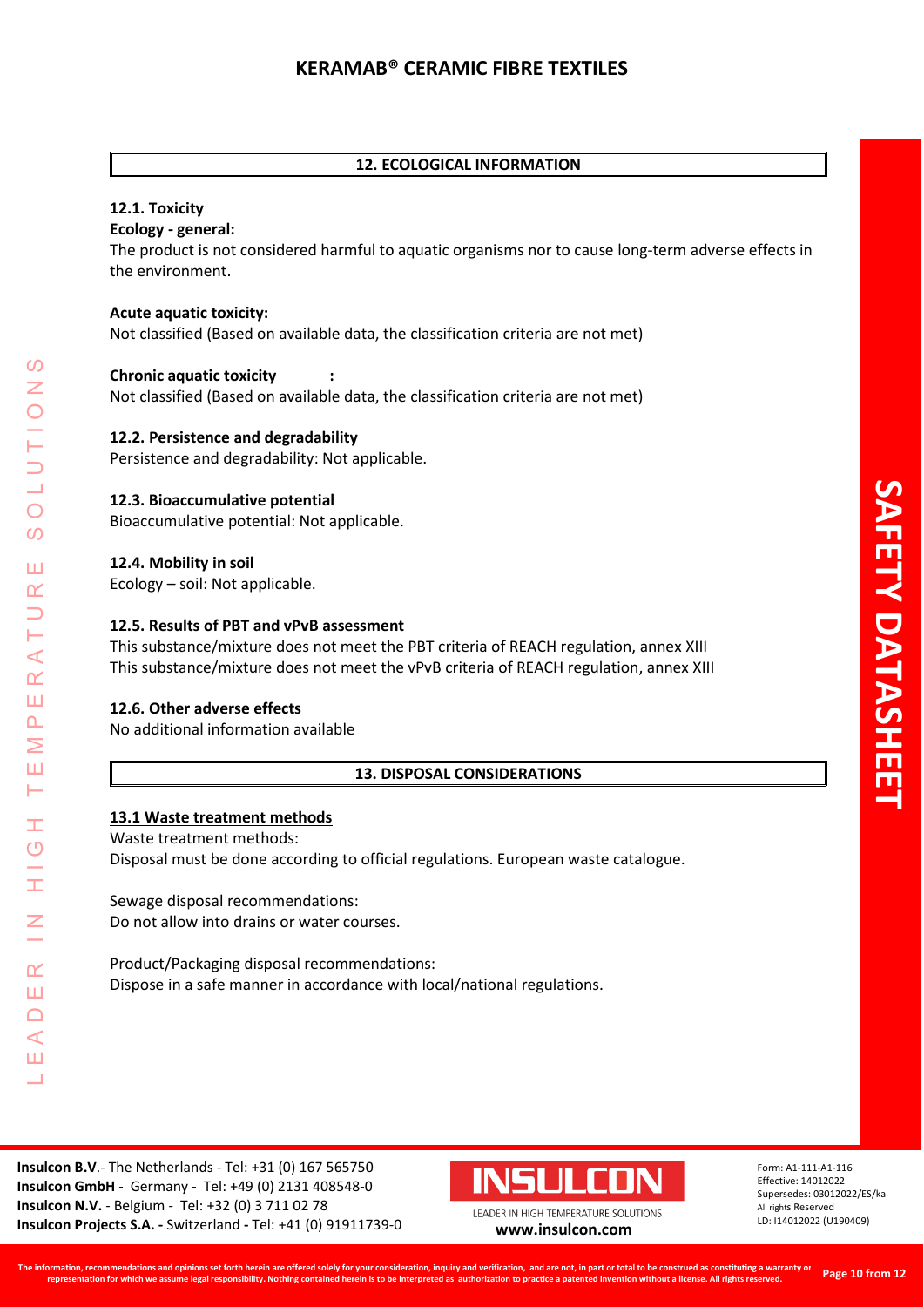# **14. TRANSPORT INFORMATION**

In accordance with ADR, RID, IATA, IMDG, ADN.

| <b>ADR</b>                              | <b>IMDG</b>    | <b>IATA</b>    | <b>AND</b>     | <b>RID</b>     |
|-----------------------------------------|----------------|----------------|----------------|----------------|
| 14.1 UN Number                          |                |                |                |                |
| Not regulated for transport             |                |                |                |                |
| 14.2 UN proper shipping name            |                |                |                |                |
| Not applicable                          | Not applicable | Not applicable | Not applicable | Not applicable |
| 14.3 Transport hazard class(es)         |                |                |                |                |
| Not applicable                          | Not applicable | Not applicable | Not applicable | Not applicable |
| Not applicable                          | Not applicable | Not applicable | Not applicable | Not applicable |
| 14.4 Packing group                      |                |                |                |                |
| Not applicable                          | Not applicable | Not applicable | Not applicable | Not applicable |
| <b>14.5 Environmental hazards</b>       |                |                |                |                |
| Not applicable                          | Not applicable | Not applicable | Not applicable | Not applicable |
| No supplementary information available. |                |                |                |                |

# **14.6 Special precautions for user**

Overland transport Not applicable

Transport by sea Not applicable

Air transport Not applicable

LEADER IN HIGH TEMPERATURE SOLUTIONS

Ŧ  $\overline{O}$ 

I

 $\alpha$ Ш  $\Box$  $\prec$ Ш  $\overline{\phantom{0}}$ 

 $\omega$ Z

 $\bigcirc$  $\overline{O}$ 

Ш  $\alpha$ 

Н  $\blacktriangleleft$  $\underline{\alpha}$ Ш  $\overline{\mathbf{r}}$ Σ Ш Н

Inland waterway transport Not applicable

Rail transport Not applicable

## **14.7. Transport in bulk according to Annex II of Marpol and the IBC Code** Not applicable

# **15. REGULATORY INFORMATION**

# **15.1. Safety, health and environmental regulations/legislation specific for the substance or mixture**

# **15.1.1. EU-Regulations**

The following restrictions are applicable according to Annex XVII of the REACH Regulation (EC) No 1907/2006: 28. Substances which are classified as carcinogen category 1A or 1B in Part 3 of Annex VI to Regulation (EC) No 1272/2008 and are listed in Appendix 1 or Appendix 2, respectively: Aluminosilicate refractory ceramic fibres

**Insulcon B.V**.- The Netherlands - Tel: +31 (0) 167 565750 **Insulcon GmbH** - Germany - Tel: +49 (0) 2131 408548-0 **Insulcon N.V.** - Belgium - Tel: +32 (0) 3 711 02 78 **Insulcon Projects S.A. -** Switzerland **-** Tel: +41 (0) 91911739-0 **[www.insulcon.com](http://www.insulcon.com/)**